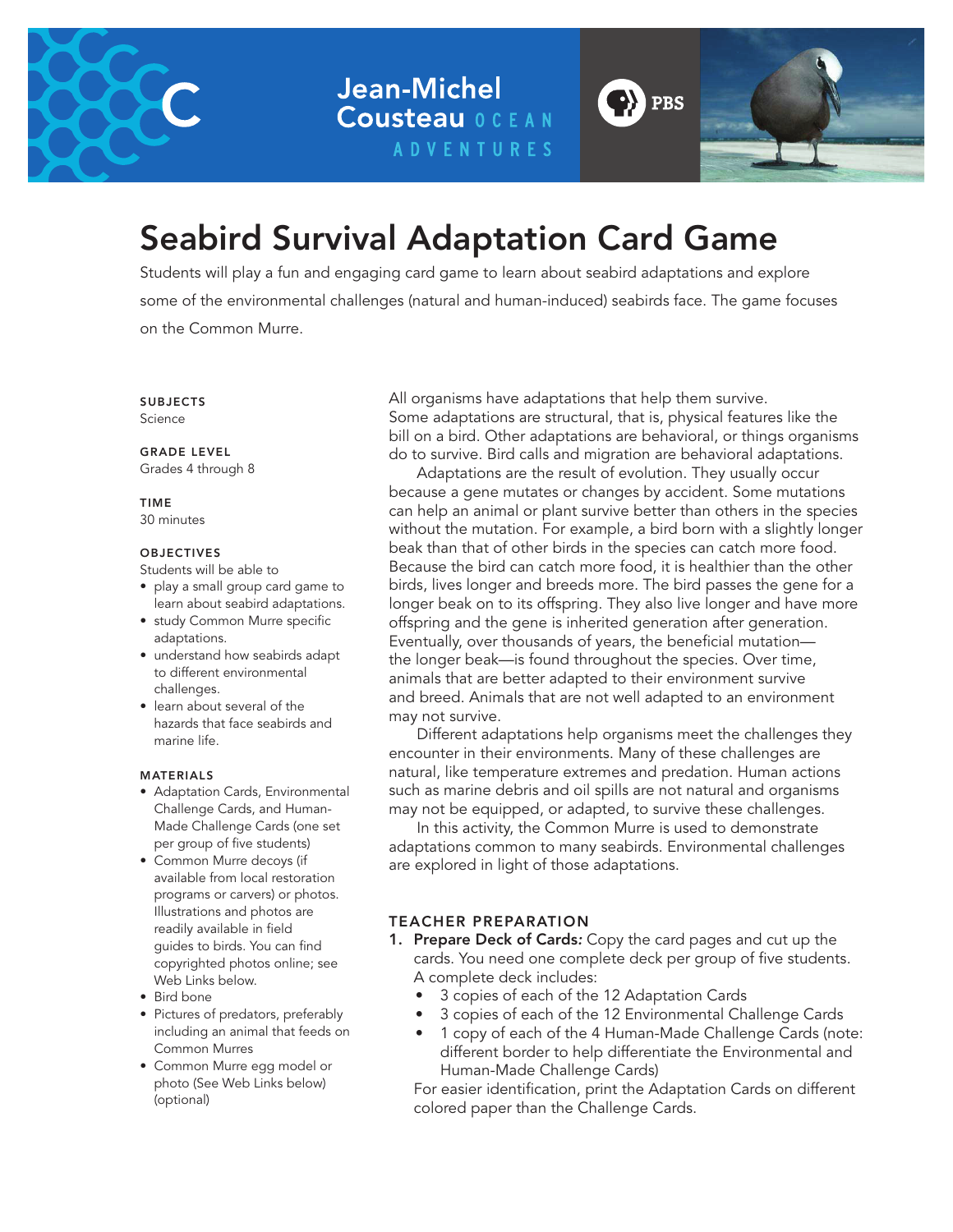- Rule chart or overhead
- Copy of *Voyage to Kure* episode of *Jean-Michel Cousteau:*  **Ocean Adventures** (optional)
- *Voyage to Kure* Viewing Guide, found at pbs.org/ oceanadventures/educators (optional)

WEB LINKS Common Murre images: Monterey Bay Aquarium http://www.mbayaq.org/efc/living\_ species/default.asp?inhab=455

WhatBird: The Ultimate Bird Guide (copyrighted) http://identify.whatbird.com/ obj/164/\_/Common\_Murre.aspx

Common Murre egg photo: U.S. Geological Survey http://www.mbr-pwrc.usgs.gov/id/ framlst/i0300id.html

STANDARDS National Science Education Standards Grades 5-8 http://www.nap.edu/ catalog/4962.html

Unifying Concepts and Processes: Form and Function

Life Science - Content Standard C: Reproduction and heredity Regulation and behavior Diversity and adaptations of

Science in Personal and Social Perspectives - Content Standard F: Natural hazards

organisms

- 2. Laminate: To avoid card tears and losses, laminate the playing cards (optional).
- 3. Shuffle: Shuffle each deck, keeping Adaptation Cards and Challenge Cards separate, before distributing the cards. (note: Environmental and Human-Made Challenge Cards are shuffled together)
- 4. Rules Poster: Prepare a basic rules poster or overhead to assist in explaining the basic rules of the game. The basic rules are listed following Step 4 in Procedures.

#### PROCEDURE

1. Introducing Seabirds: Students should already know what a seabird is and understand their importance in food webs. Show a decoy (optional) or photo of a Common Murre and introduce the species. Ask students to imagine being a seabird and spending most of their life at sea even when it is raining and cold. Ask if they think it's an easy life.

 Use ideas from the *Voyage to Kure* Viewing Guide to set the scene. Pay particular attention to the Segment Suggestions for the seabirds theme (film clips from Tern Island).

- 2. Discuss Adaptations: An adaptation is any feature (physical or behavioral) that increases the success of an organism in survival or reproduction, that is, any characteristic that helps an animal or plant survive in its environment. An example of a physical adaptation is that birds have hollow bones to be able to fly (show hollow bone prop). An example of a behavioral adaptation is that Common Murres nest in colonies to prevent predation (show predator picture). Common Murres have another really interesting physical adaptation: the shape of their eggs. Because they nest so close to cliff edges, they have pear shaped eggs so that their eggs will roll in a circle instead of off the cliff edge (show Murre egg and have a student demonstrate the adaptation). Common Murres have all of the adaptations in this game, as do many other seabirds. (Keep this discussion brief as students will learn more from the game itself).
- 3. Discuss Environmental Challenges: These are challenges an organism meets in its environment. Challenges can be natural or brought about by humans. For instance, Murres must protect themselves and their eggs from gulls and ravens, a natural environmental challenge. Murres must also avoid plastic trash in the ocean where they hunt for food, and example of a non-natural challenge. Explain that certain adaptations can help seabirds or other organisms survive their environmental challenges.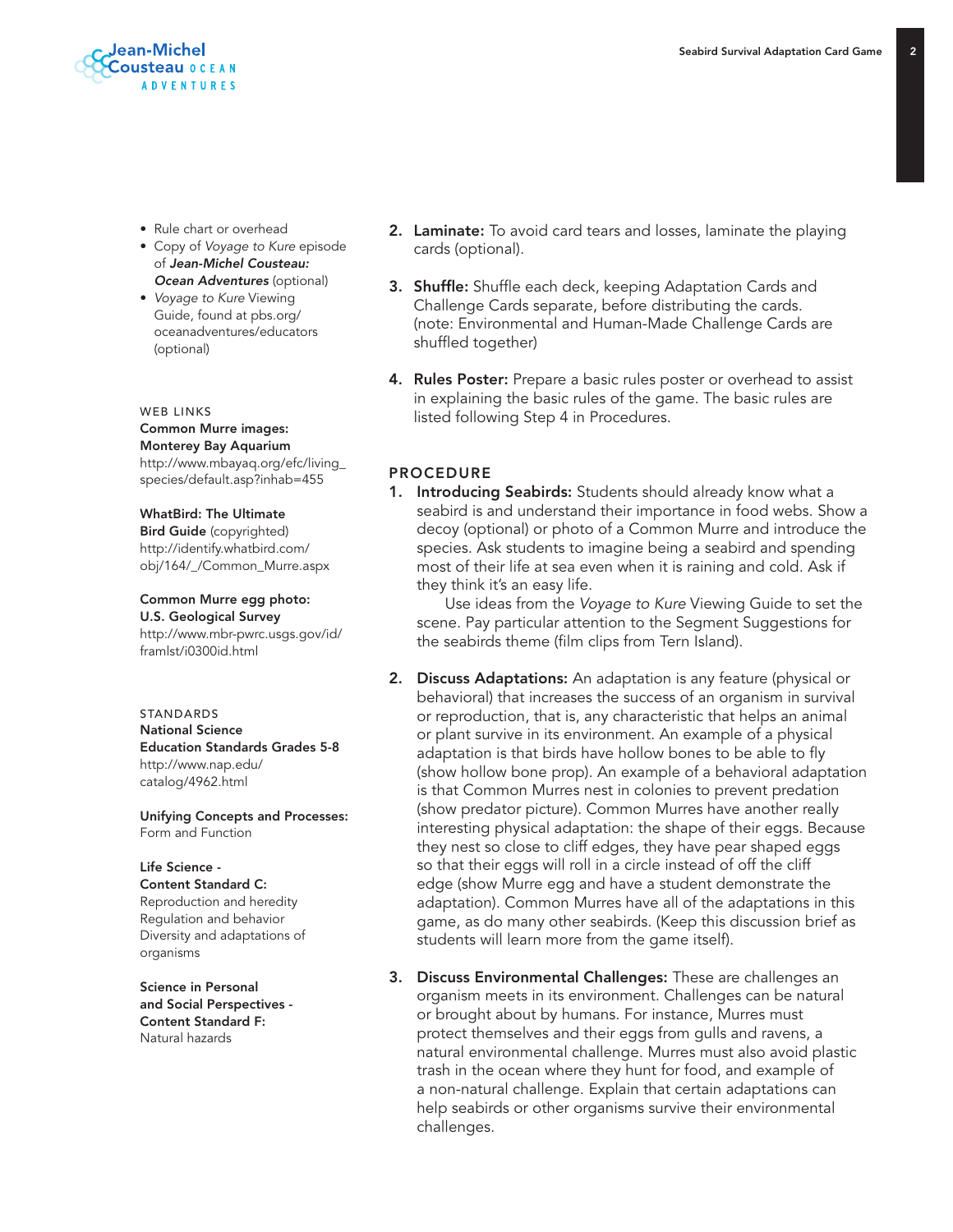

Ocean Literacy: Essential Principles and Fundamental Concepts http://coexploration.org/ oceanliteracy/

#### Essential Principle #5: The ocean supports a great diversity of life and ecosystems.

- d. Ocean biology provides many unique examples of life cycles, adaptations and important relationships among organisms (symbiosis, predator-prey dynamics and energy transfer) that do not occur on land.
- f. Ocean habitats are defined by environmental factors. Due to interactions of abiotic factors such as salinity, temperature, oxygen, pH, light, nutrients, pressure, substrate and circulation, ocean life is not evenly distributed temporally or spatially, i.e., it is "patchy." Some regions of the ocean support more diverse and abundant life than anywhere on Earth, while much of the ocean is considered a desert.

#### Essential Principle #6: The ocean and humans are inextricably interconnected.

- e. Humans affect the ocean in a variety of ways. Laws, regulations and resource management affect what is taken out and put into the ocean. Human development and activity leads to pollution (point source, non-point source, and noise pollution) and physical modifications (changes to beaches, shores and rivers). In addition, humans have removed most of the large vertebrates from the ocean.
- g. Everyone is responsible for caring for the ocean. The ocean sustains life on Earth and humans must live in ways that sustain the ocean. Individual and collective actions are needed to effectively manage ocean resources for all.

4. Explain the Game: Post or project the basic game rules (see below) and explain the game. To maintain students' full attention, explain the rules of the game before passing out the cards.

#### Rules:

- Each small group will receive two sets of cards: adaptation cards and environmental challenge cards (including both natural and human-induced challenges).
- The object of the game is to collect as many environmental challenge-adaptation card matches as possible.
- Each player will start with four adaptation cards. The rest of the adaptation cards and the environmental challenge cards should be placed face down in two piles in front of all the players.
- The first player draws an environmental challenge card. He/she reads aloud (to share the information) the challenge and the adaptation needed to meet that challenge and reviews his/her cards looking for a match. If she/he has the right adaptation, the student has a match and places that pair of cards in front of them. The student draws another adaptation card from the pile so he/she maintains four adaptation cards in hand. (Note: players should always have four adaptation cards until play is nearing an end and there are none left to draw.)
- Player 1 continues to play as long as she/he can match the next environmental challenge card. When the student cannot match the challenge, his/her turn is over and the environmental challenge card is left face-up for the next player.
- Play moves clockwise to the next player. If the player has the adaptation card that matches the showing environmental challenge card, he/she may take it and place the pair down in front of them. The student can take only the very top card; any cards below the top card are out of play. (Another way to explain this is to say that a player may only "steal" from the used environmental challenge pile once per turn.)
- Each player also gets to draw at least once per turn from the environmental challenge pile. Each turn continues until the player cannot make a match.
- If any player draws a non-natural environmental challenge card, their turn is automatically over. There are no adaptations that match those cards.
- The game ends when one player runs out of adaptation cards or the educator says time is up (most likely).
- At that time, players count their matches and determine the winner.
- 5. Distribute Cards and Begin Play: Divide the class into groups of five students each. Distribute the cards and let the game begin. Continue until adaptation cards are used up or allotted time is over.

 $\mathbf{R}$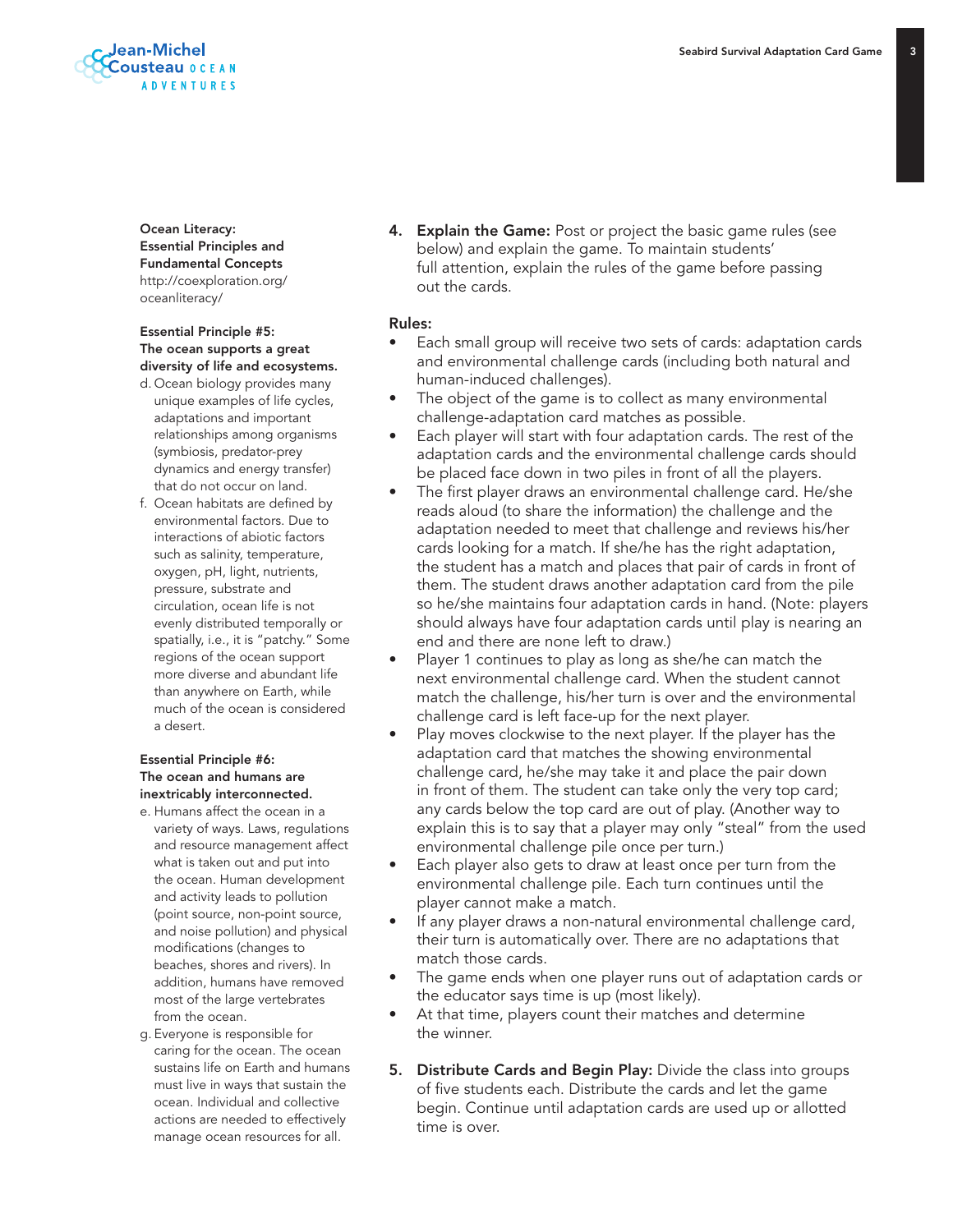

#### Seabird Survival Card Game Basic Rules

- The object of the game is to collect as many matches as possible.
- Each player should always have four adaptation cards.
- When it is your turn, you pick an environmental challenge card from the pile.
- If you have the adaptation card that matches that challenge, you get to keep both cards and lay your match down on the table in front of you.
- You may keep playing until you cannot make a match.
- You may "steal" one used environmental challenge card (from the top of the pile) per turn.
- The game ends when a player runs out of adaptation cards or time is called.
	- 6. Discussion: Initiate a discussion with the students with the following questions:
		- What did you learn about seabirds?
		- What seabird adaptation did you find most interesting?
		- How do adaptations help birds and animals survive?
		- What were some of the natural environmental challenges the birds faced?
		- What were some of the human-made environmental challenges the birds faced?
		- What were the sources of the human-made environmental challenges and what could be done to avoid them?

#### EXTENSIONS

- Draw a Common Murre and label its adaptations.
- Design a coastal marine creature and explain its adaptations.
- Play the marine mammal adaptation game found at http:// www.aeoe.org/conference/resources/2005/marinemammals/ adaptationgame.pdf.

#### FURTHER RESOURCES

Additional educator resources for *Jean-Michel Cousteau: Ocean Adventures* can be found at pbs.org/oceanadventures.

- The Common Murre Restoration Project http://www.fws.gov/sfbayrefuges/murre/murrehome.htm
- PRBO Conservation Science Education http://www.prbo.org/cms/index.php?mid=40&module=browse
- Oikonos Ecosystem Knowledge Seabird Projects http://www.oikonos.org/projects/projects.htm
- Project Puffin and the Seabird Restoration Program http://www.audubon.org/bird/puffin/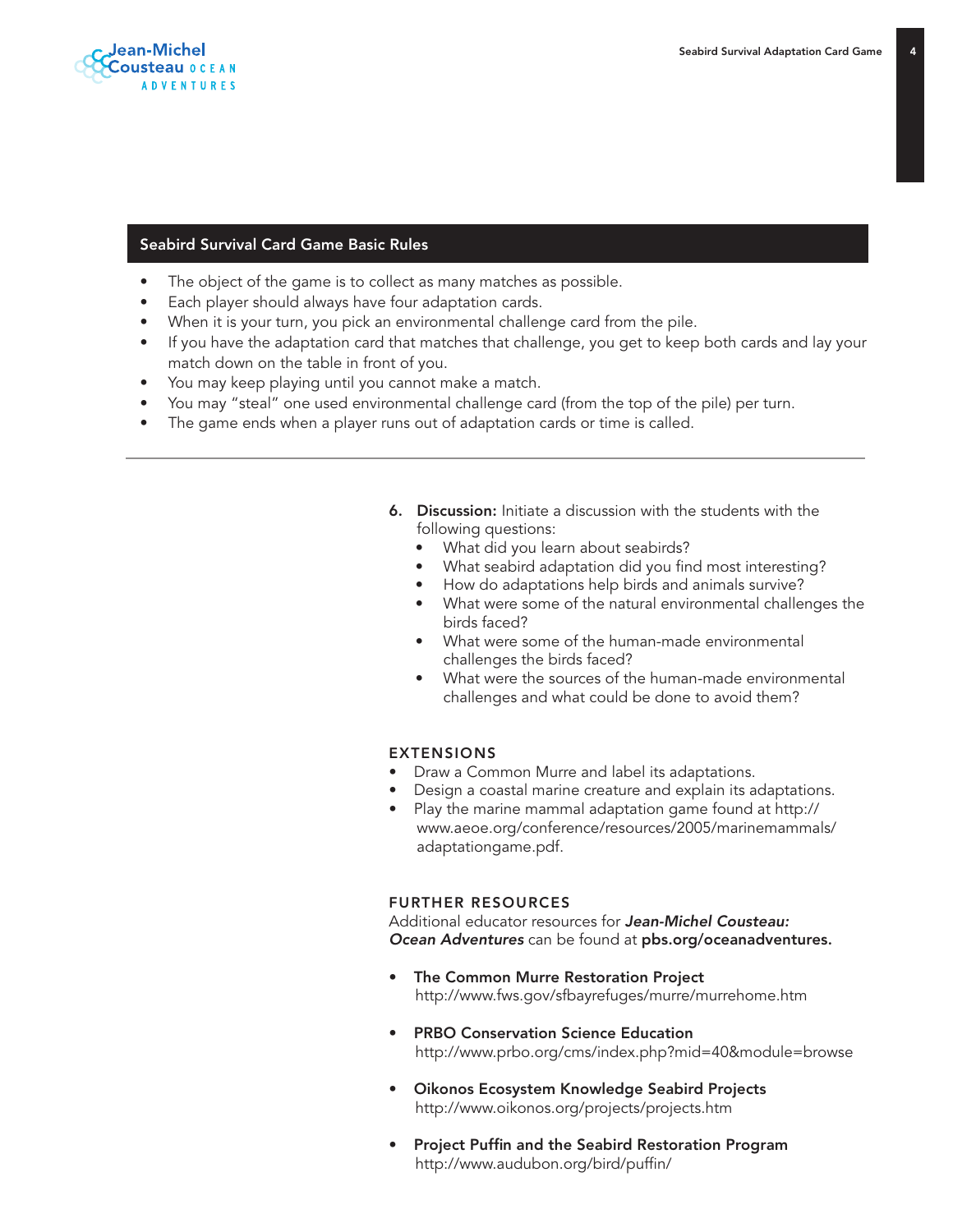$\overline{5}$ 

#### **CREDITS**

Adapted with permission from *Webs Under Waves: Exploring the Coastal Marine Environment* published by the San Francisco Bay National Wildlife Refuge Complex. For more information, visit www.fws.gov/sfbayrefuges/murre/education.htm

The activity was created by Phaela Peck and inspired by a marine mammal adaptation game found at http://www.aeoe.org/ conference/resources/2005/marinemammals/adaptationgame.pdf.

*Jean-Michel Cousteau: Ocean Adventures* is produced by KQED Public Broadcasting and Ocean Futures Society.

The exclusive corporate sponsor is The Dow Chemical Company.

Additional Major Support from: the William K. Bowes Jr. Foundation, Ann Bowers and The Robert Noyce Trust, the William and Gretchen Kimball Fund, the Harold K.L. Castle Foundation, and the National Marine Sanctuary Foundation.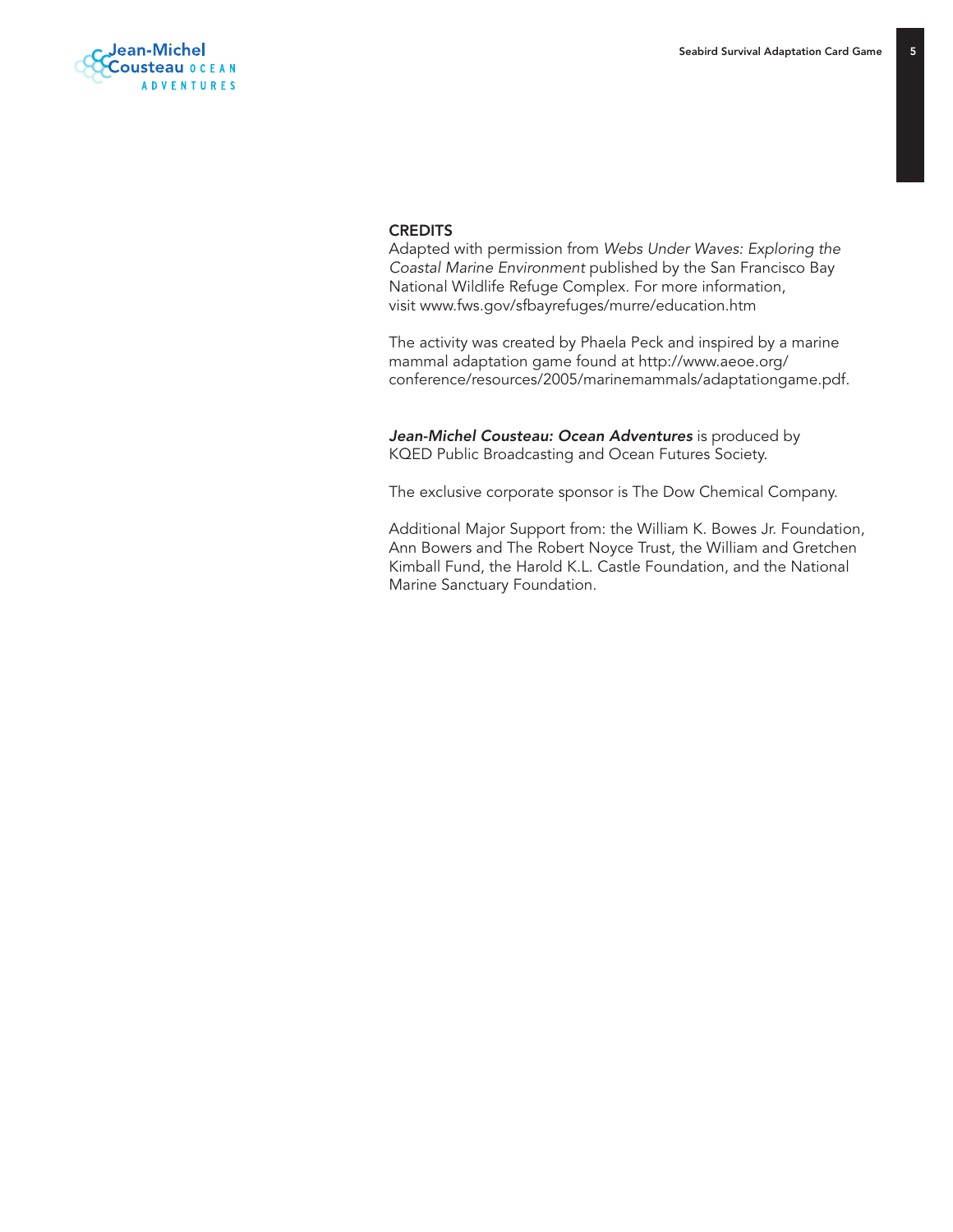

## Adaptation Cards

| <b>ADAPTATION CARD</b><br><b>Down feathers</b>                                                                                         | <b>ADAPTATION CARD</b><br><b>Hollow bones</b>                                                                       | <b>ADAPTATION CARD</b><br>Air sacs                                                                         |
|----------------------------------------------------------------------------------------------------------------------------------------|---------------------------------------------------------------------------------------------------------------------|------------------------------------------------------------------------------------------------------------|
| Down feathers are the fluffy<br>under feathers that keep a<br>bird warm.                                                               | Birds have hollow bones to<br>keep their weight down so<br>it is easier for them to fly.                            | Flying is harder than<br>walking, so birds have air<br>sacs to help them take<br>in more oxygen.           |
| <b>ADAPTATION CARD</b><br><b>Beak designed for</b><br>catching fish                                                                    | <b>ADAPTATION CARD</b><br>Wings that act as paddles                                                                 | <b>ADAPTATION CARD</b><br>Legs set further back, feet<br>more broadly webbed                               |
| Seabirds use their beaks for<br>preening, nest construction,<br>courtship and defense.<br>Murres have long beaks for<br>catching fish! | Most seabirds dive for their<br>food. Some, like the Murre<br>have wings that can be used<br>for flying underwater! | Seabirds have legs set<br>further back and broadly<br>webbed feet to help them<br>move easily under water. |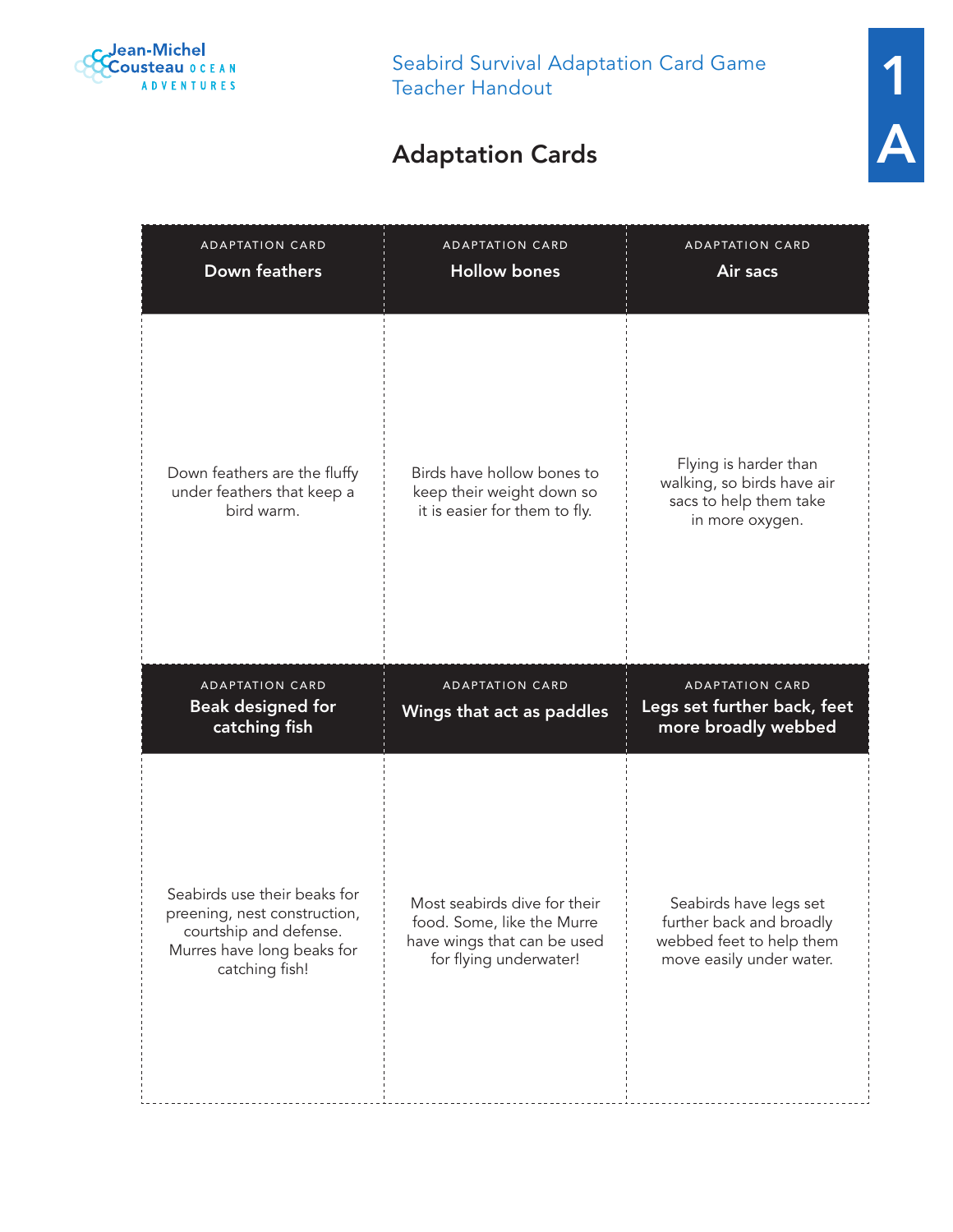

### Adaptation Cards

| <b>ADAPTATION CARD</b><br>Salt glands                                                    | <b>ADAPTATION CARD</b><br>Dense bones,<br>strong ribcage                                                                  | <b>ADAPTATION CARD</b><br>Nest in colonies                                             |
|------------------------------------------------------------------------------------------|---------------------------------------------------------------------------------------------------------------------------|----------------------------------------------------------------------------------------|
| Seabirds can drink salt water<br>since they have salt glands<br>above their eye sockets. | Seabirds have denser<br>bones that help them dive<br>deep. Their strong rib cage<br>protects them from water<br>pressure! | Murres nest together in<br>large colonies for protection<br>from predators like gulls. |
| <b>ADAPTATION CARD</b><br>Oil gland                                                      | <b>ADAPTATION CARD</b><br>Nest on cliff edges                                                                             | <b>ADAPTATION CARD</b><br>Pear shaped eggs                                             |
|                                                                                          |                                                                                                                           | Even though Murres lay                                                                 |

Most seabirds have an oil gland that helps them stay waterproof.

Murres nest on steep cliff edges to reduce competition for nest space with other seabirds.

eggs on bare cliff edges, their eggs don't usually fall off. This is because they are pear shaped and will roll in a circle when bumped.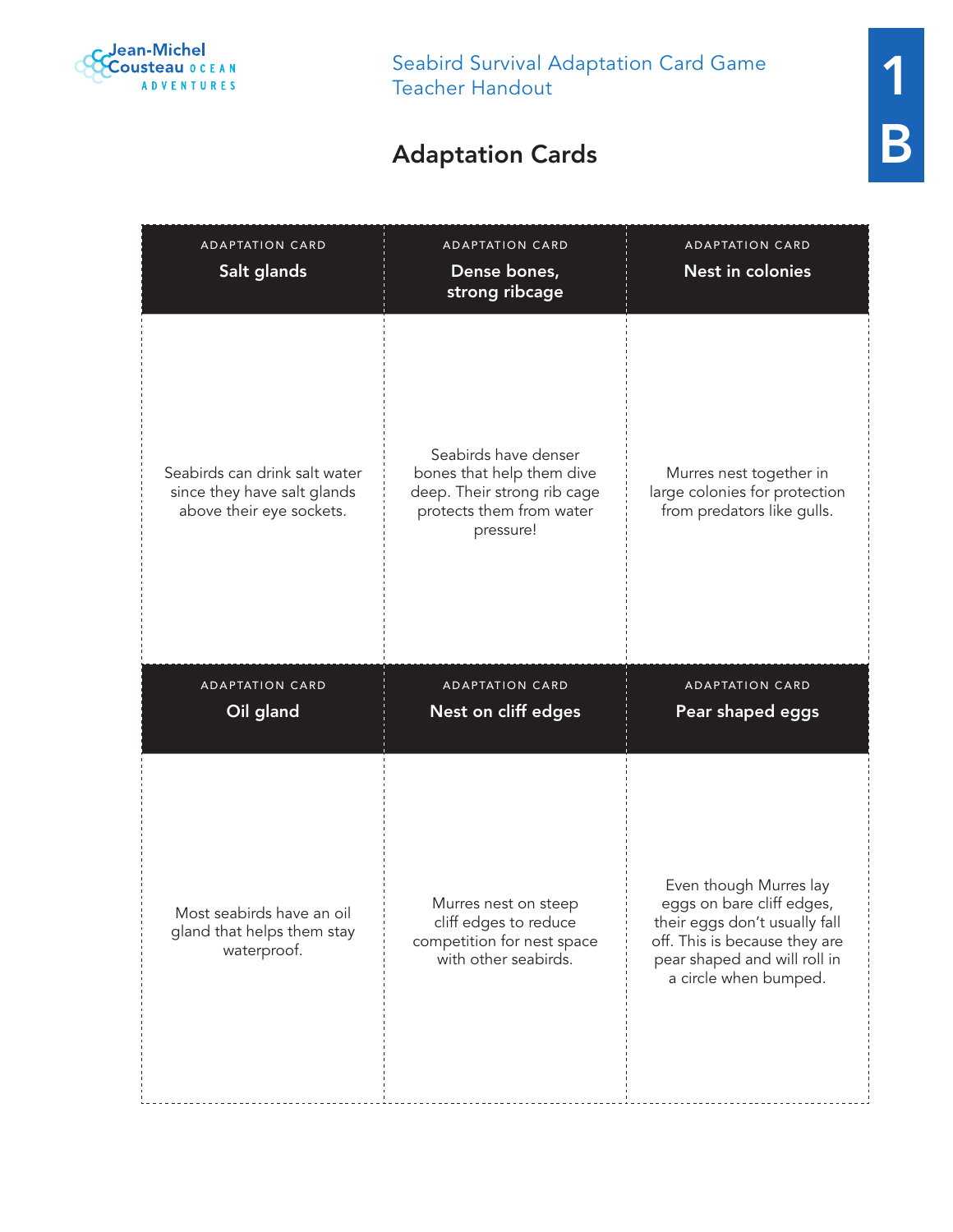

# 2 A

## Environmental Challenge Cards

| ENVIRONMENTAL<br>CHALLENGE CARD<br>It's cold high up in the air.                                  | ENVIRONMENTAL<br>CHALLENGE CARD<br>You need extra oxygen to be able<br>to fly so much.       |
|---------------------------------------------------------------------------------------------------|----------------------------------------------------------------------------------------------|
| Adaptation you need:<br>Down feathers<br>If you don't have this adaptation:<br>Your turn is over. | Adaptation you need:<br>Air sacs<br>If you don't have this adaptation:<br>Your turn is over. |
| ENVIRONMENTAL<br>CHALLENGE CARD<br>You have to fly a lot!                                         | ENVIRONMENTAL<br>CHALLENGE CARD<br>You need to catch a slippery fish<br>for dinner.          |
|                                                                                                   |                                                                                              |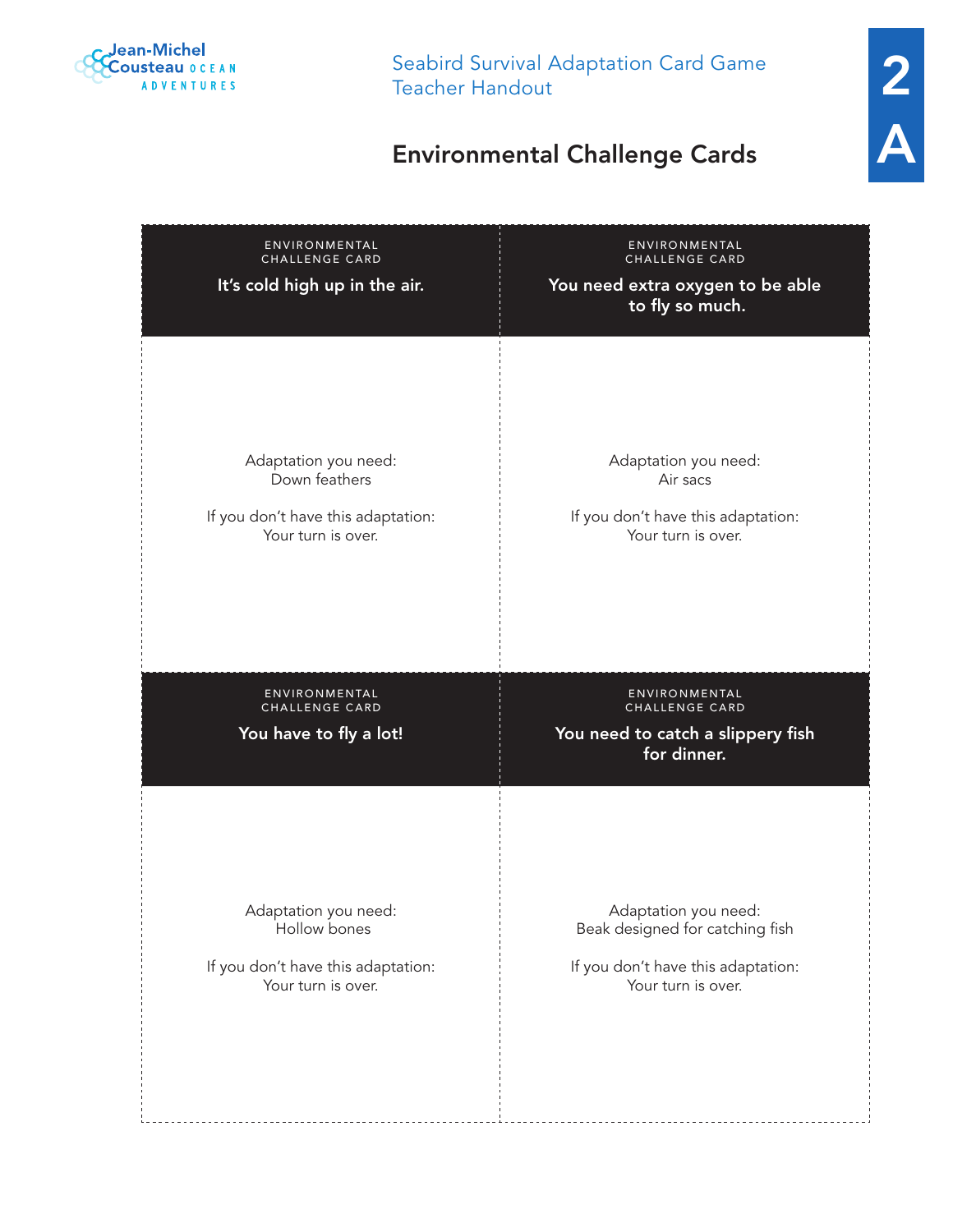

## Environmental Challenge Cards

| ENVIRONMENTAL<br>CHALLENGE CARD<br>You need to swim underwater<br>to catch your lunch.                                                 | ENVIRONMENTAL<br>CHALLENGE CARD<br>You have to drink salt water.                              |
|----------------------------------------------------------------------------------------------------------------------------------------|-----------------------------------------------------------------------------------------------|
| Adaptation you need:                                                                                                                   | Adaptation you need:                                                                          |
| Wings that act as paddles                                                                                                              | Salt glands                                                                                   |
| If you don't have this adaptation:                                                                                                     | If you don't have this adaptation:                                                            |
| Your turn is over.                                                                                                                     | Your turn is over.                                                                            |
| ENVIRONMENTAL                                                                                                                          | ENVIRONMENTAL                                                                                 |
| CHALLENGE CARD                                                                                                                         | CHALLENGE CARD                                                                                |
| You have to move quickly                                                                                                               | It is cold and wet in the ocean                                                               |
| in the water.                                                                                                                          | and when you get out!                                                                         |
| Adaptation you need:<br>Legs set further back, feet more broadly<br>webbed<br>If you don't have this adaptation:<br>Your turn is over. | Adaptation you need:<br>Oil gland<br>If you don't have this adaptation:<br>Your turn is over. |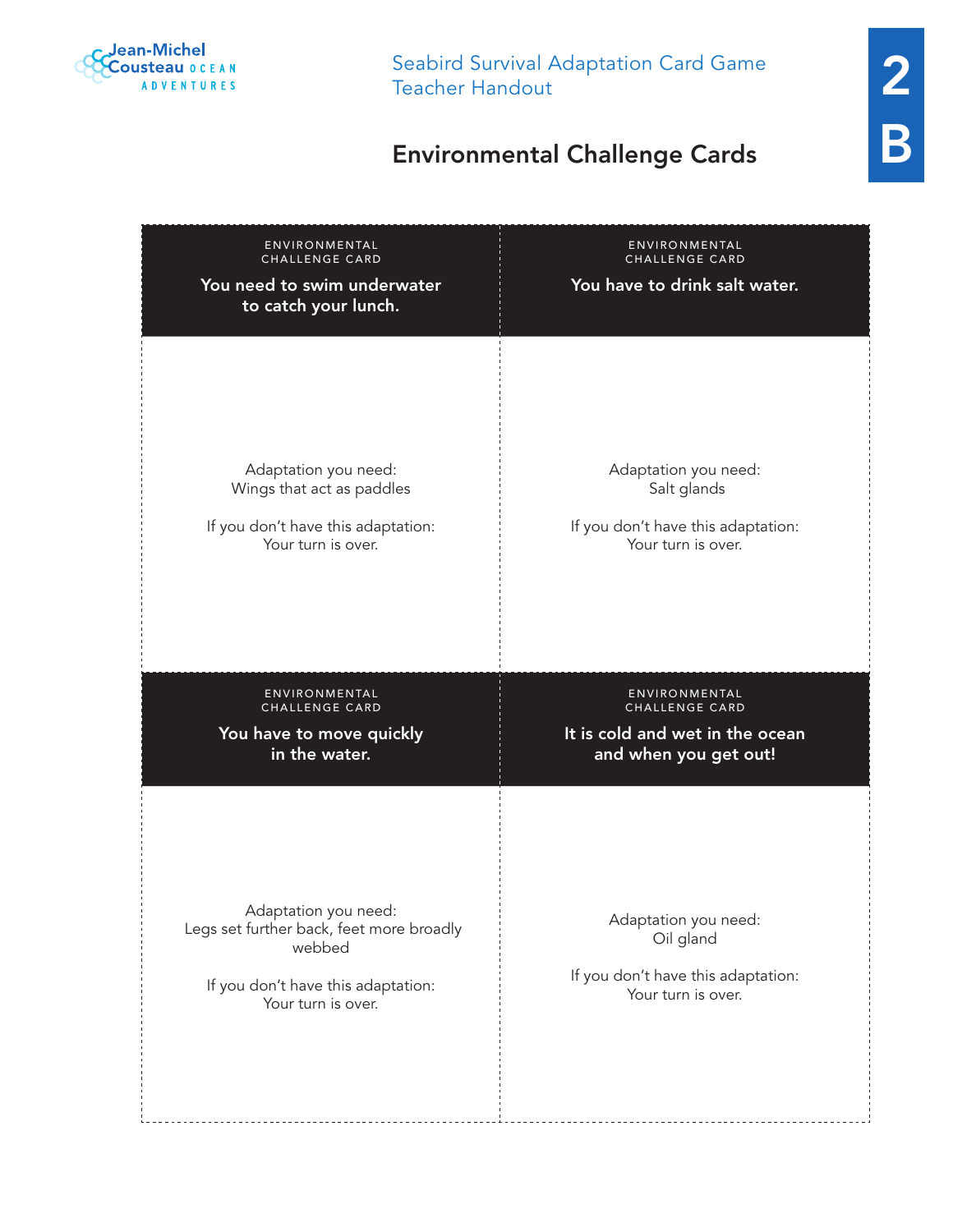

2 C

## Environmental Challenge Cards

| ENVIRONMENTAL                                                         | ENVIRONMENTAL                                                                     |
|-----------------------------------------------------------------------|-----------------------------------------------------------------------------------|
| CHALLENGE CARD                                                        | CHALLENGE CARD                                                                    |
| You have to dive deep                                                 | You have competition for nesting areas                                            |
| to catch your breakfast.                                              | from other seabirds.                                                              |
| Adaptation you need:                                                  | Adaptation you need:                                                              |
| Dense bones and a strong ribcage                                      | Nest on cliff edges                                                               |
| If you don't have this adaptation:                                    | If you don't have this adaptation:                                                |
| Your turn is over.                                                    | Your turn is over.                                                                |
| ENVIRONMENTAL                                                         |                                                                                   |
| CHALLENGE CARD<br>You have to stay safe<br>from predators like gulls. | ENVIRONMENTAL<br>CHALLENGE CARD<br>Your eggs are very close<br>to the cliff edge. |